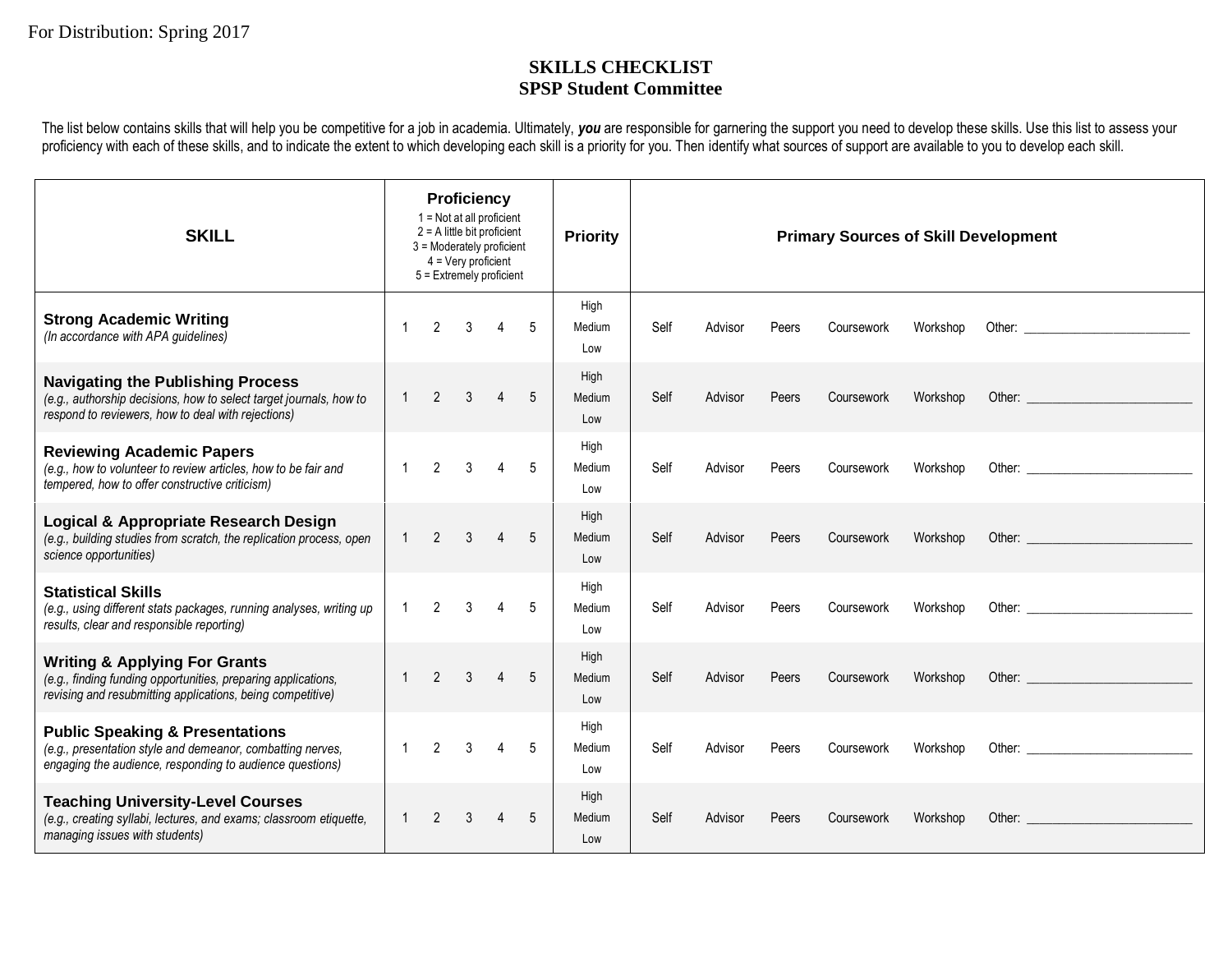| <b>SKILL</b>                                                                                                                                                                                                | Proficiency    |                |               |                |             | <b>Priority</b>       | <b>Primary Sources of Skill Development</b> |         |       |            |          |                                                                                                                                                                                                                                |
|-------------------------------------------------------------------------------------------------------------------------------------------------------------------------------------------------------------|----------------|----------------|---------------|----------------|-------------|-----------------------|---------------------------------------------|---------|-------|------------|----------|--------------------------------------------------------------------------------------------------------------------------------------------------------------------------------------------------------------------------------|
| <b>Managing Research Assistants</b><br>(e.g., recruiting and retaining high quality RAs, training RAs, how<br>to maximize use of RA support, managing RA conflict)                                          | $\mathbf{1}$   | 2              | 3             |                | 5           | High<br>Medium<br>Low | Self                                        | Advisor | Peers | Coursework | Workshop | Other: the contract of the contract of the contract of the contract of the contract of the contract of the contract of the contract of the contract of the contract of the contract of the contract of the contract of the con |
| <b>Writing Letters of Recommendation</b><br>(e.g., what to avoid, what makes a great letter, building a<br>template, how to keep track of the work completed by difference<br><i>mentees</i> )              |                | $\overline{2}$ | $\mathcal{S}$ | $\overline{4}$ | 5           | High<br>Medium<br>Low | Self                                        | Advisor | Peers | Coursework | Workshop | Other: the contract of the contract of the contract of the contract of the contract of the contract of the contract of the contract of the contract of the contract of the contract of the contract of the contract of the con |
| <b>Networking with Other Researchers</b><br>(e.g., reaching out to build collaborations across labs,<br>departments, universities; the pitfalls of collaboration, networking<br>at conferences)             |                | $2^{\circ}$    | $\mathbf{3}$  | $\overline{4}$ | $5^{\circ}$ | High<br>Medium<br>Low | Self                                        | Advisor | Peers | Coursework | Workshop | Other: the contract of the contract of the contract of the contract of the contract of the contract of the contract of the contract of the contract of the contract of the contract of the contract of the contract of the con |
| <b>Preparing Post-Doc Materials</b><br>(e.g., how to position yourself to be competitive for post-doc<br>opportunities, how to get post-doc funding)                                                        |                | $\mathcal{P}$  | $\mathcal{S}$ |                | 5           | High<br>Medium<br>Low | Self                                        | Advisor | Peers | Coursework | Workshop | Other: the contract of the contract of the contract of the contract of the contract of the contract of the contract of the contract of the contract of the contract of the contract of the contract of the contract of the con |
| <b>Preparing Academic Job Market Materials</b><br>(e.g., obtaining diverse letters of rec, prepping CV, writing<br>research and teaching statements, packaging yourself and your<br>program of research)    | $\overline{1}$ | 2              | $\mathbf{3}$  | $\overline{4}$ | 5           | High<br>Medium<br>Low | Self                                        | Advisor | Peers | Coursework | Workshop | Other: and the contract of the contract of the contract of the contract of the contract of the contract of the contract of the contract of the contract of the contract of the contract of the contract of the contract of the |
| <b>Conflict Management &amp; Negotiation</b><br>(e.g., having diplomatic conversations, navigating discussions in<br>a hierarchy based world, documenting and reporting issues)                             |                | $\mathfrak{p}$ | $\mathcal{S}$ |                | 5           | High<br>Medium<br>Low | Self                                        | Advisor | Peers | Coursework | Workshop | Other: the contract of the contract of the contract of the contract of the contract of the contract of the contract of the contract of the contract of the contract of the contract of the contract of the contract of the con |
| <b>Resilience &amp; Coping with Rejection</b><br>(e.g., strategies for staying motivated, how to turn rejections into<br>learning experiences, identifying sources of emotional &<br>psychological support) | $\overline{1}$ | $\mathfrak{p}$ | $\mathcal{S}$ |                | 5           | High<br>Medium<br>Low | Self                                        | Advisor | Peers | Coursework | Workshop |                                                                                                                                                                                                                                |

## **TIPS:**

• Be Focused: Resist the urge to circle every source of skill development for each skill. Instead, think critically about precisely about what kind of support will be available to you this semester and make a plan to use that source of support proactively. Next semester, you may realize that you need more (or even less!) support in order to keep developing each skill.

• Be Realistic: Avoid thinking in ideals ("In an ideal world, my advisor will teach me everything about the publishing process.") Instead, remember that there may be a lot of trial and error involved in getting a plan in place to develop each skill.

• Assume It Will Be Hard: Even the highest achieving scholars have to push themselves to become proficient in multiple skills. Prepare for a challenge, but remember that identifying strong sources of support will help you succeed.

• Be Agentic: Albert Bandura apparently made this word up, which is why MS word doesn't recognize it. But it refers to being self-organized, proactive, self-reflecting, and self-regulating. Being agentic does not mean doing everything by yourself, but it does mean holding yourself responsible for getting a plan in place and making good use of the resources available to you.